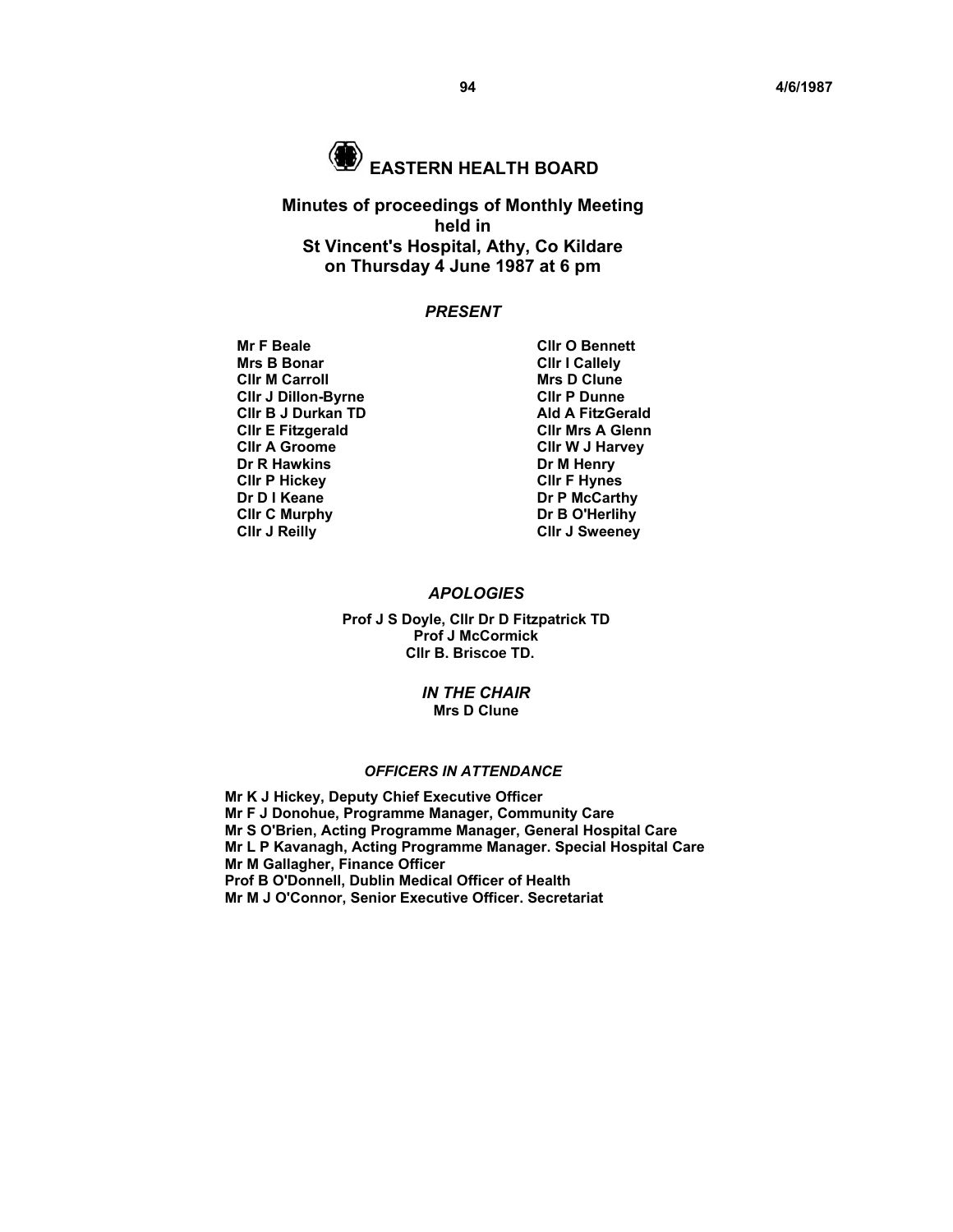## **68/87**

## **CONDOLENCES**

**On the proposal of the Chairman, votes of sympathy were passed with the following:** 

- **(i) Dr S N Jeawon, Medical Officer, on the death of his mother;**
- **(ii) Dr G Gorman, Clinical Director, on the death of his son.**

### **69/87**

## **CHAIRMAN'S BUSINESS**

**The Chairman read the following report which was noted by the Board:** 

*'The following items are for information only and are not for debate***:** 

**1.** *Meeting of the Working Group on the Budget* 

**At a meeting of the Working Group on the Budget held on 27 May, the budgetary situation at 30 April 1987 was reviewed.** 

**The Working Group noted that, at 30 April 1987, our Board's net expenditure had been running at a level of £ 1.49m over the budget target. It was also noted that this level of expenditure did not reflect any significant impact of the various cost reduction measures adopted by our Board.** 

**The effect of these measures will crystalise more fully in the next financial quarter and will be considered at the next meeting of the Working Group.** 

- **2. I am pleased to welcome Cllr Mrs Alice Glenn back as a member of our Board to replace Ald Bertie Ahern TD, who has resigned.**
- **3. I am sure members will join with me in wishing a speedy recovery to Mr Michael Walsh, Acting Programme Manager, Special Hospital Care, who was admitted , to St Vincent's Hospital Elm Park, last night'**

## **70/87**

# **CONFIRMATION OF THE MINUTES OF THE MONTHLY MEETING HELD ON 7 MAY 1987**

**The minutes of the meeting held on 7 May 1987, having been circulated, were confirmed on a proposal by Dr Hawkins, seconded by Cllr Carroll.** 

#### *Matters arising from the minutes*

**On a proposal by Cllr Carroll, seconded by Cllr Hynes, it was agreed to include Cllr Mrs A Glenn in the membership of the Ballymun Committee.** 

**Ald A FitzGerald stated that he had expected that, following the discussion on the impact of the budget shortfalls in the voluntary hospitals, a report would have been circulated for consideration at the meeting and that the matter would have appeared on the agenda. Mr Htckey indicated that this matter would be referred to in the Chief Executive Officer's report.**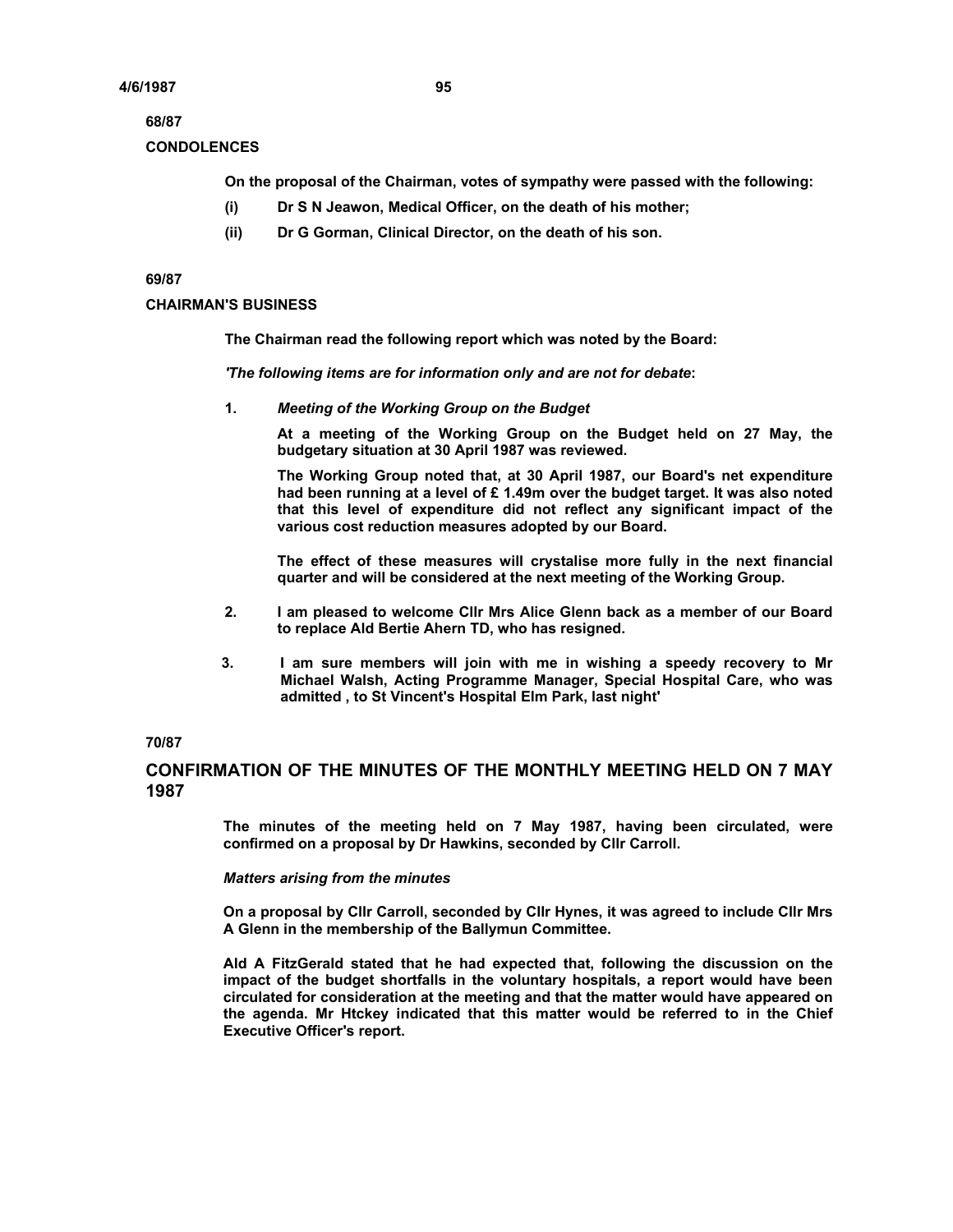#### **QUESTIONS TO THE CHIEF EXECUTIVE OFFICER**

**On a proposal by Dr Hawkins, seconded by Cllr Groome, it was agreed to answer the questions which had been lodged.** 

**(i)** *Cllr I Callely* 

**'Can the Chief Executive Officer advise of the total budget towards mealson-wheels, what is the mean cost of one dinner, what is the individual charged and what percentage of the cost is subsidised? Is there any form of means test for this service, and especially for the charge to the individual?'** 

*Reply* 

**The allocation for 1987 for the meals service is £888,000.** 

**This includes provision for meals provided in day centres and district deliveries and also the cost of equipment and containers.** 

**The service aims to provide a mid-day meal at a centre, or in their own homes, for eligible persons who through old age or infirmity find difficulty in providing such for themselves and whose health might deteriorate through lack of adequate nutrition. The service is provided by our Board mainly through voluntary agencies.** 

**The cost of providing a meal varies depending on the organisation's source of supply. The average cost to our Board is 89p. Organisations providing meals for residents of elderly persons' housing complexes or meals for those attending at day centres generally cook the meals on the premises. Other organisations, mainly for district deliveries, obtain meals from a range of sources, including food centres of the Catholic Social Service Conference and canteens of industries and hospitals, including our Board's hospitals.** 

**Our Board pays a subsidy for each meal provided — the present rate of subsidy is 55p per meal. Persons who can afford to do so are expected to contribute towards the service. Organisations meet the cost of the service from the Board's grant, contributions from the recipients and other fund raising as required. Organisations accept that realistic contributions from recipients must be sought and that these should be reviewed from time to time as Social Welfare pensions/benefits increase.** 

**(ii)** *Cllr E Fitzgerald*

**'To ask the Chief Executive Officer what the implications of the budget cutbacks and cutbacks in staffing are for drugs counselling services and anti-drugs projects, either provided direct or funded by the Eastern Health Board?'**

#### *Reply*

**It is not expected that the shortfall in our Board's allocation for non-capital health expenditure for 1987 will impact on drugs counselling services or anti-drugs projects. If it should happen that the Government directive regarding the non-filling of vacancies came into effect in relation to staffing these projects or services, consideration would be given to the transfer of resources to meet the particular need.**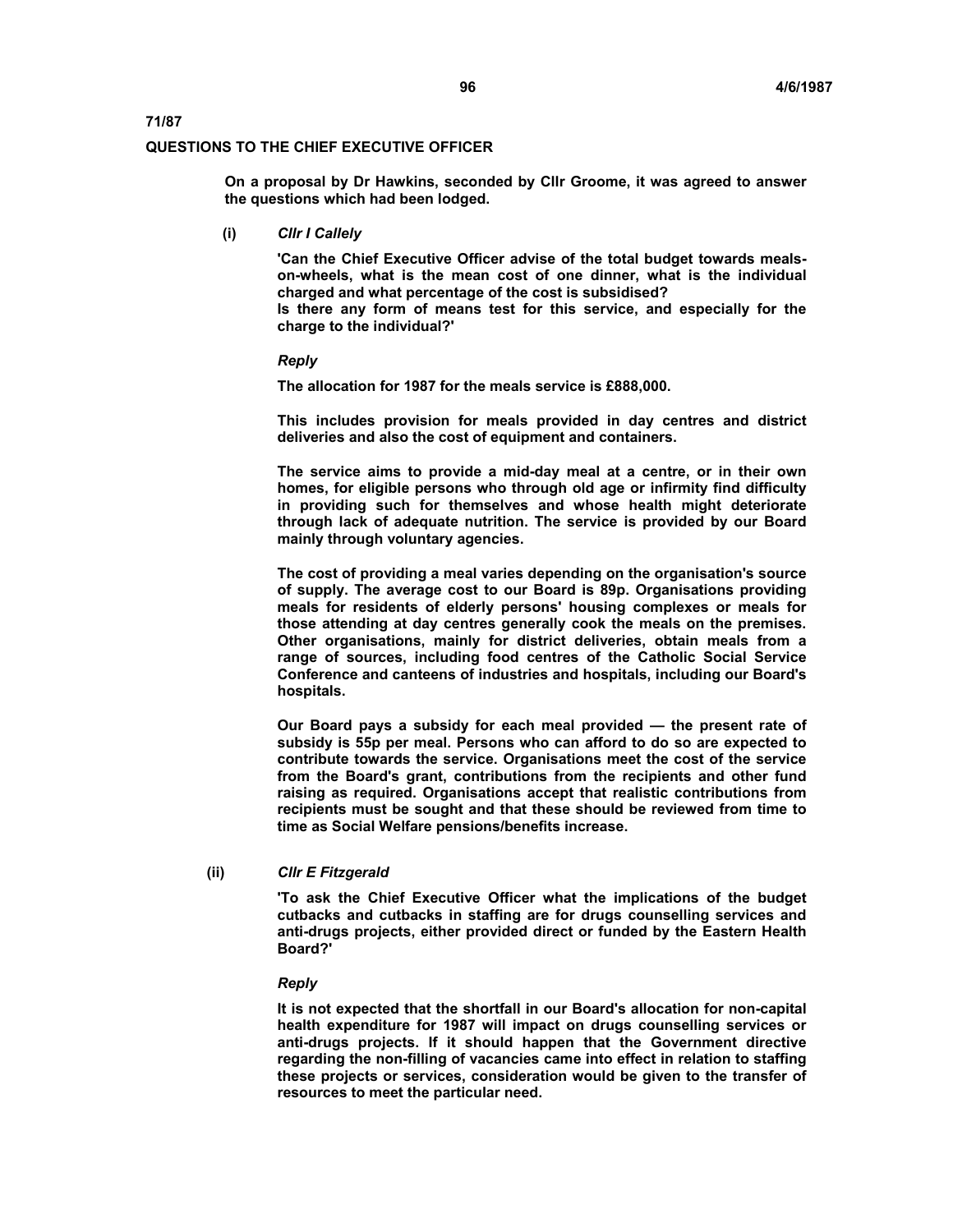#### **(iii) Cllr J Dillon-Byrne**

**'Could the Chief Executive Officer explain why there is an age difference, to the disadvantage of women, regarding the eligibility of parents to adopt children from St Louise Adoption Society of the Eastern Health Board i.e. maximum age women (36) men (38)?'** 

#### *Reply*

**St Louise Adoption Society is registered with the Adoption Board and operates in accordance with the procedures and guidelines laid down by that Board.** 

**The age limits specified are a matter for determination by the Adoption Society itself and it is understood that these age limits are reviewed from time to time, based on experience and circumstances prevailing regarding placements for adoption.** 

## **(iv)** *Cllr J Dillon-Byrne*

**'What will be the financial increase in the Community Care Programme over and above the 1986 level of expenditure, in view of the progress made by this Board in placing psychiatric patients in the community?** 

**Please specify where these support services have been developed for use in 1987'.** 

*Reply* 

**The information requested is being collated and will be made available to the member as soon as possible.** 

## **(v)** *Cllr J Dillon-Byrne*

**'What organisations which are part funded by or through the Eastern Health Board will be affected by cutbacks in this year (1987) of severe under financing?'** 

*Reply* 

**Our Board, in considering its allocation for non-capital health expenditure for 1987, decided that, in relation to voluntary organisations, there should be a selective review of the amount of grants paid and that there should be a general reduction of the order of 2.5% in the level of funding of these organisations in 1987.** 

**The selective review of voluntary organisations has commenced. The Working Group on the Budget will be kept informed in this regard.** 

## **72/87**

## **CHIEF EXECUTIVE OFFICER'S REPORT**

**The Deputy Chief Executive Officer read the following report which was noted by the Board:** 

**1. As Returning Officer, I have declared Prof J S Doyle, Dr James Masterson and Dr D I Keane, elected as members of our Board for a term of office of five years from 1 July 1987**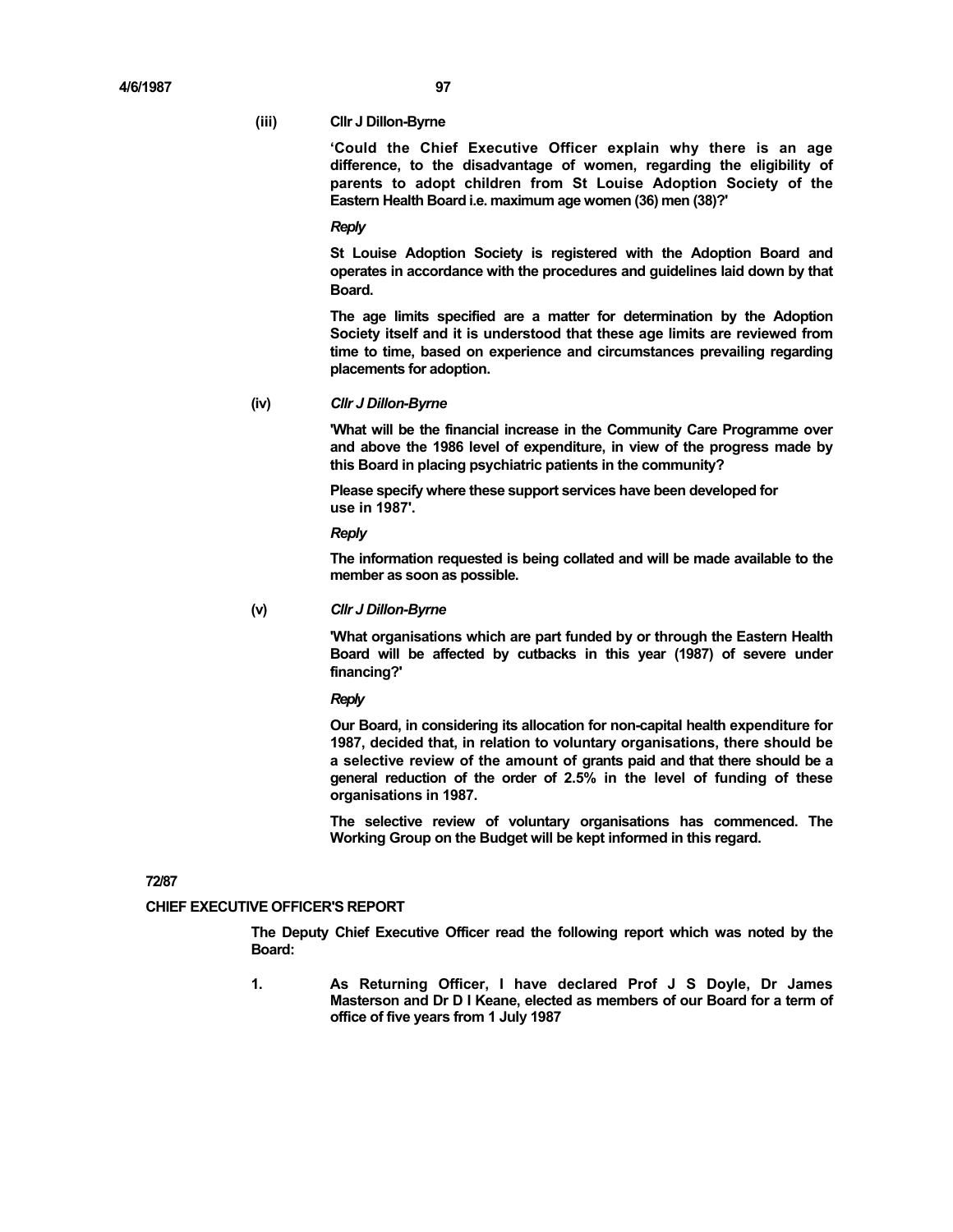## **2.** *Acute* **Hospital** *Services*

**I have circulated, for the information of our members, a copy of Department of Health letter of 26 May 1987 and enclosure regarding the announcement by the Minister for Health of a review of the future pattern for Acute Hospital Services.** 

**The consultations with the various hospital authorities in our Board's area by officers of the Department of Health, assisted by Comhairle na nOspideal, commenced last week and are continuing. I have also been invited to participate in these meetings and the review process.** 

**It will be noted from the Minister's statement of 19 May, that there is to be a national conference of the various interests concerned before finally deciding upon the definitive national plan which it is aimed to have settled before the end of July'.** 

**Following a discussion to which Ald FitzGerald, Cllr Fitzgerald, Dr Henry, Dr O'Herlihy, Cllr Sweeney, Cllr Carroll, Cllr Hynes, Dr McCarthy, Cllr Dillon-Byrne, Dr Hawkins, Cllr Glenn, Cllr Murphy, Cllr Reilly and Mrs Bonar contributed, the general view expressed by members was that they wished to be informed in some detail and to have the opportunity of giving their views. Mr Hickey, Deputy Chief Executive Officer, instanced various meetings which were taking place with representatives of the voluntary hospitals on an on-going basis, from which it was clear that the situation was changing daily. He said that it was intended that a full report would be presented to the Boardwhen the situation had become more firm and before the proposed conference took place.** 

**Following the discussion, it was agreed on the proposal of Ald FitzGerald, seconded by Cllr Glenn, to hold a Special Meeting of our Board in three weeks' time at which the Deputy Chief Executive Officer would present a report on the situation obtaining in relation to Acute Hospital Services.** 

**It was also agreed on the proposal of Cllr Dillon-Byrne, seconded by Cllr Fitzgerald, that a weekly information sheet should be circulated to members, listing the proposed changes and decisions taken regarding the provision of Acute Hospital Services.** 

**During the course of the discussion Cllr Reilly expressed the view that a security service should be initiated at St Vincent's Hospital, Athy, during the hours of darkness with a view to the prevention of the type of recent acts of vandalism which had a disturbing effect on the patients. Mr Hickey undertook to have this matter investigated.** 

**Cllr Fitzgerald expressed concern regarding the reduction in the amount of incontinence products being supplied to the handicapped.** 

## **3.** *Transfer of patients to Cheeverstown House*

**'Members will be glad to note that an agreement has been reached with the authorities of Cheeverstown House for the transfer of fifty mentally handicapped patients from St Ita's and St Brendan's Hospitals.** 

**The terms of the agreement negotiated by Mr Walsh, Acting Programme Manager, Special Hospital Care, will not involve our Board in any expense over and above the cost of maintaining these patients in our institutions.**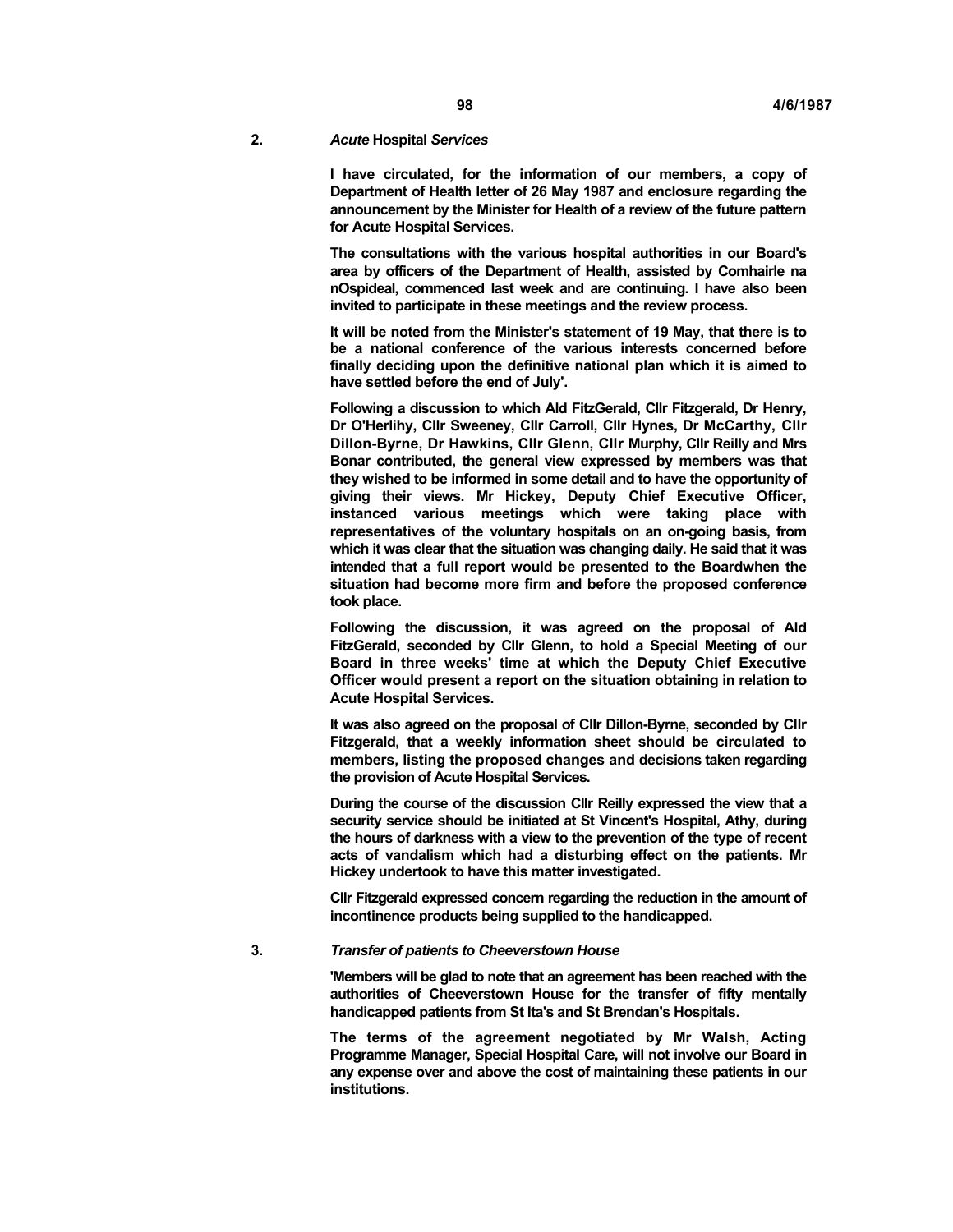#### **4.** *Charges for Out-Patient Services*

**I have circulated to the members, copy of letter dated 25 May 1987 from the Department of Health, clarifying the situation regarding the charge of £10 for out-patient services. It will be noted that the £10 charge is made for the first visit for a particular medical condition and that it does not apply to return visits for that condition.** 

**5.** *Category II Health Services* 

**I have circulated for the information of the members, a copy of Department of Health letter dated 25 May 1987, enclosing copy of the regulations increasing the income level for Category II Health Services from £14,500 to £15.000 with effect from 1 June 1987'** 

**73/87** 

## **DISPOSAL OF PROPERTY AT 11/13 CLONSKEAGH ROAD, DUBLIN 6**

**The following Report No. 11/1987 from the Deputy Chief Executive Officer was submitted:** 

**NOTICE is here given pursuant to Section 83 of the Local Government Act, 1946 that it is proposed to dispose of the property described below which is no longer required for the purpose of the powers and duties of our Board.|** 

## **Statutory Information**

- **1. Two houses at 11 and 13 Clonskeagh Road, Dublin 6.**
- **2. The said property was transferred to our Board by the Dublin Health Authority.**
- **3. It is proposed to dispose of the property to Mr T Doyle, 10 Ontario Terrace, Dublin 6.**
- **4. The consideration in respect of the disposal is £100,163.**

**At a meeting of our Board to be held after the expiration of ten clear days from the date of the sending of this Notice, our Board may resolve as follows:** 

- **(a) That the disposal shall be carried out in accordance with the terms specified in the resolution, or**
- **(b) That the disposal shall not be carried out.**

**If our Board resolves that the disposal shall be carried out in accordance with the terms specified in the resolution, the disposal may, with the consent of the Minister, be carried out in accordance with those terms.** 

**If our Board resolves that the disposal shall not be carried out, then the disposal shall not be carried out.** 

**If our Board does not pass a resolution, the disposal may, with the consent of the Minister, be carried out'.** 

**On a proposal by Cllr Dillon-Byrne, seconded by Cllr Hickey, it was agreed to adopt the proposals contained in the report.**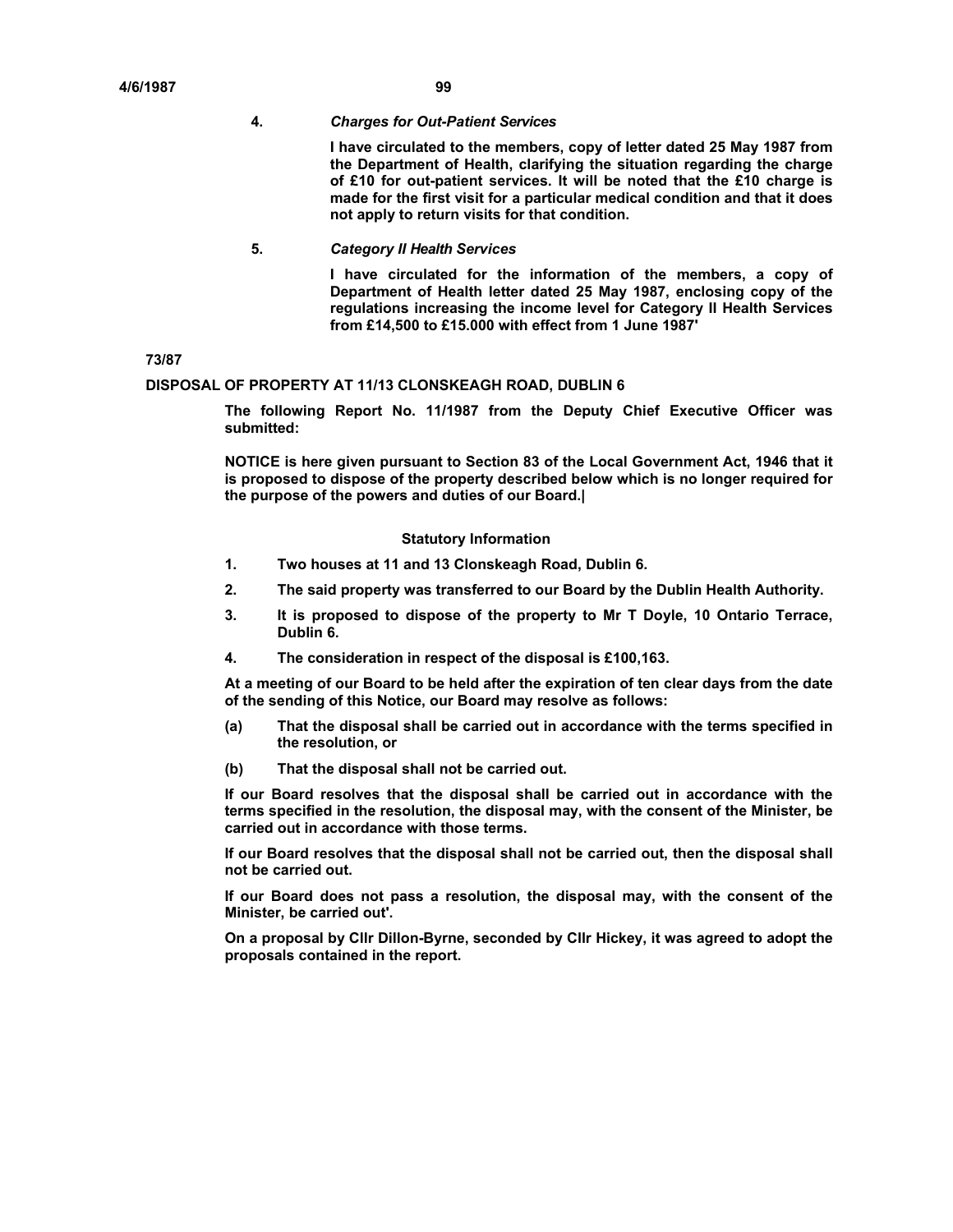**74/87 .** 

#### **DISPOSAL OF PROPERTY AT 9 NICHOLAS STREET, DUBLIN 2**

**The following Report No. 12/1987 from the Deputy Chief Executive Officer was submitted:** 

**'Notice is here given pursuant to Section 83 of the Local Government Act, 1946 that it is proposed to dispose of the property described below which is no longer required for the purpose of the powers and duties of our Board.** 

## **Statutory Information**

- **1. Site at 9 Nicholas Street, Dublin 2.**
- **2. The said property was transferred to our Board by the Dublin Health Authority.**
- **3. It is proposed to dispose of the property to Dublin Corporation.**
- **4. The consideration in respect of the disposal is £9,000.**

**At a meeting of our Board to be held after the expiration of ten clear days from the date of the sending of this Notice, our Board may resolve as follows:** 

- **(a) That the disposal shall be carried out in accordance with the terms specified in the resolution, or**
- **(b) That the disposal shall not be carried out.**

**If our Board resolves that the disposal shall be carried out in accordance with the terms specified in the resolution, the disposal may, with the consent of the Minister, be carried out in accordance with those terms.** 

**If our Board resolves that the disposal shall not be carried out, then the disposal shall not be carried out.** 

**If our Board does not pass a resolution, the disposal may, with the consent of the Minister, be carried out.'** 

**On a proposal by Cllr Dillon-Byrne, seconded by Cllr Hickey, it was agreed to adopt the proposals contained in the report.** 

## **75/87**

## **TEMPORARY BORROWING**

**The following Report No. 14/1987 from the Deputy Chief Executive Officer was submitted:** 

**'At a meeting held on 5 March 1987, our Board consented to borrowing up to £5M during the June quarter 1987.** 

**In letter dated 2 April 1987 from the Department of Health dealing with the allocation for 1987, it was stated that the peak overdraft limit which would be approved by the Minister for 1987 would be £6.5M.**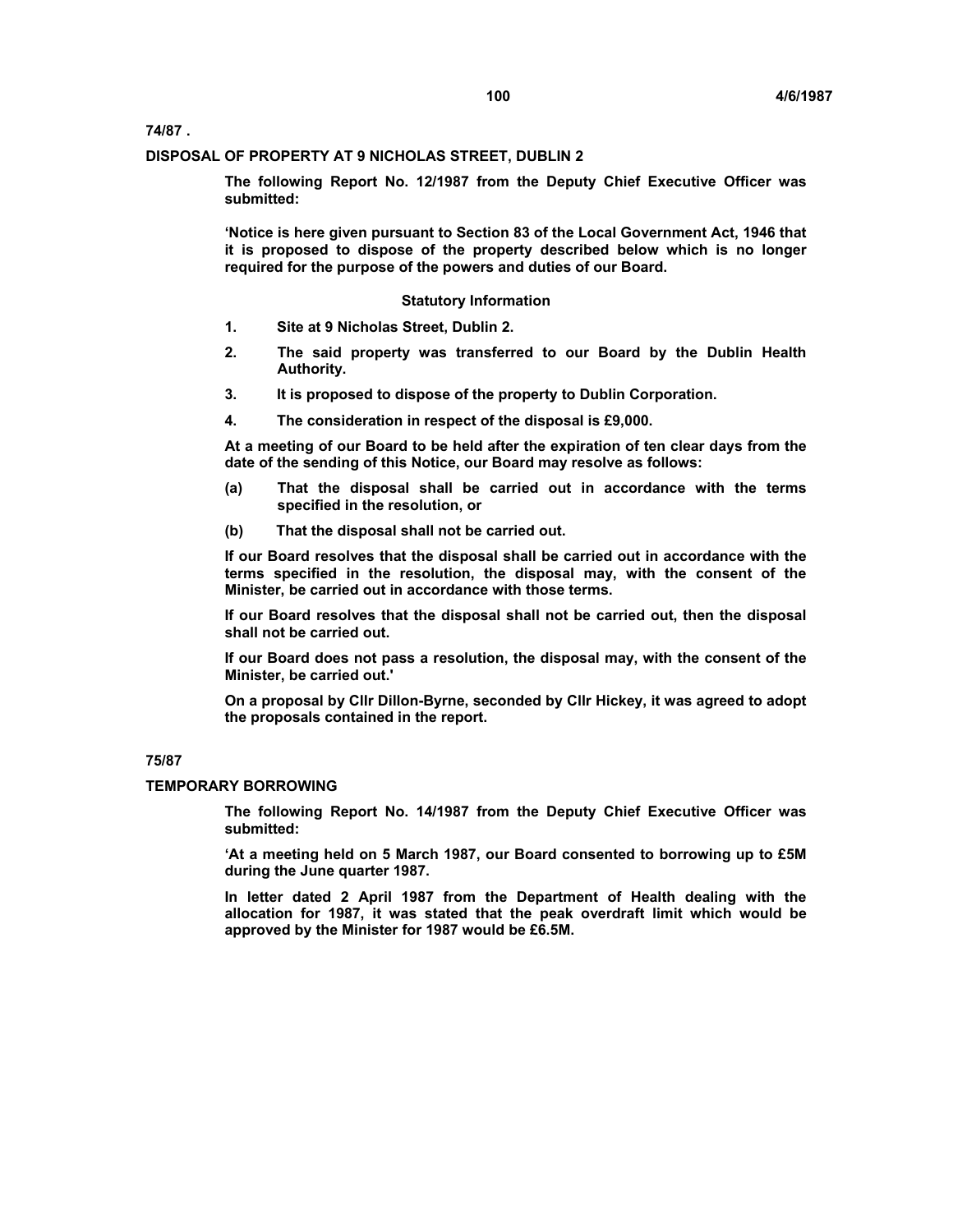**It is considered that overdraft accommodation up to this level will be required during the rest of the year. In the circumstances, the Board's consent to borrowing up to £6.5M until the 31 December 1987 is requested.'** 

**On a proposal by Cllr Carroll, seconded by Cllr Hickey, It was agreed to adopt the proposal contained in the report.** 

## **76787**

## **PROGRESS REPORTS FROM PROGRAMME COMMITTEES**

**(i)** *Genera/ Hospital Care Programme Committee Report* 

**On a proposal by Dr O'Herlihy, seconded by Cllr Carroll, It was agreed to adopt the report.** 

**The Progress Report dealt with the following matters:** 

- **(a) A request that the usage of wards at Cherry Orchard Hospital be further examined;**
- **(b) Health (Out-Patient Charges) Regulations 1977 and Health (In-Patient Charges) Regulations 1977;**
- **(c) Progress Report on the new out-patient in Operating Theatre Suite at St Columcille's Hospital;**
- **(d) The receipt of outline planning permission for a housing development on the site of St Patrick's Home, Navan Road;**
- **(e) A Progress Report on the development of psychiatric department and boilerhouse and ancillary accommodation at Naas General Hospital;**
- **(f) Report on services in the District Hospital, Wicklow.**

**The members agreed with Dr O'Herlihy's suggestion that a letter of gratitude be sent to the Wicklow Patients' Benefit Committee, thanking them for their excellent work in raising funds on behalf of the hospital.** 

**Dr Hawkins requested that the average daily cost of the Day Care Unit should be established for information.** 

**(ii) Special Hospital Care Programme Committee Report** 

**On a proposal by Cllr Groome, saconded by Mr Beale, it was agreed to adopt the repot.** 

**The Progress Report dealt with the following matters:** 

- **(a) Overcrowding in St Brendan's Hospital;**
- **(b) National Mental Health Resource Centre in St Brendan's Hospital;**
- **(c) Psychiatric Services Area 2 (Dublin South-East catchment area);**
- **(d) A motion asking that the Department of Health be requested not to impose the £10 charge on psychiatric patients attending out-patient clinics.**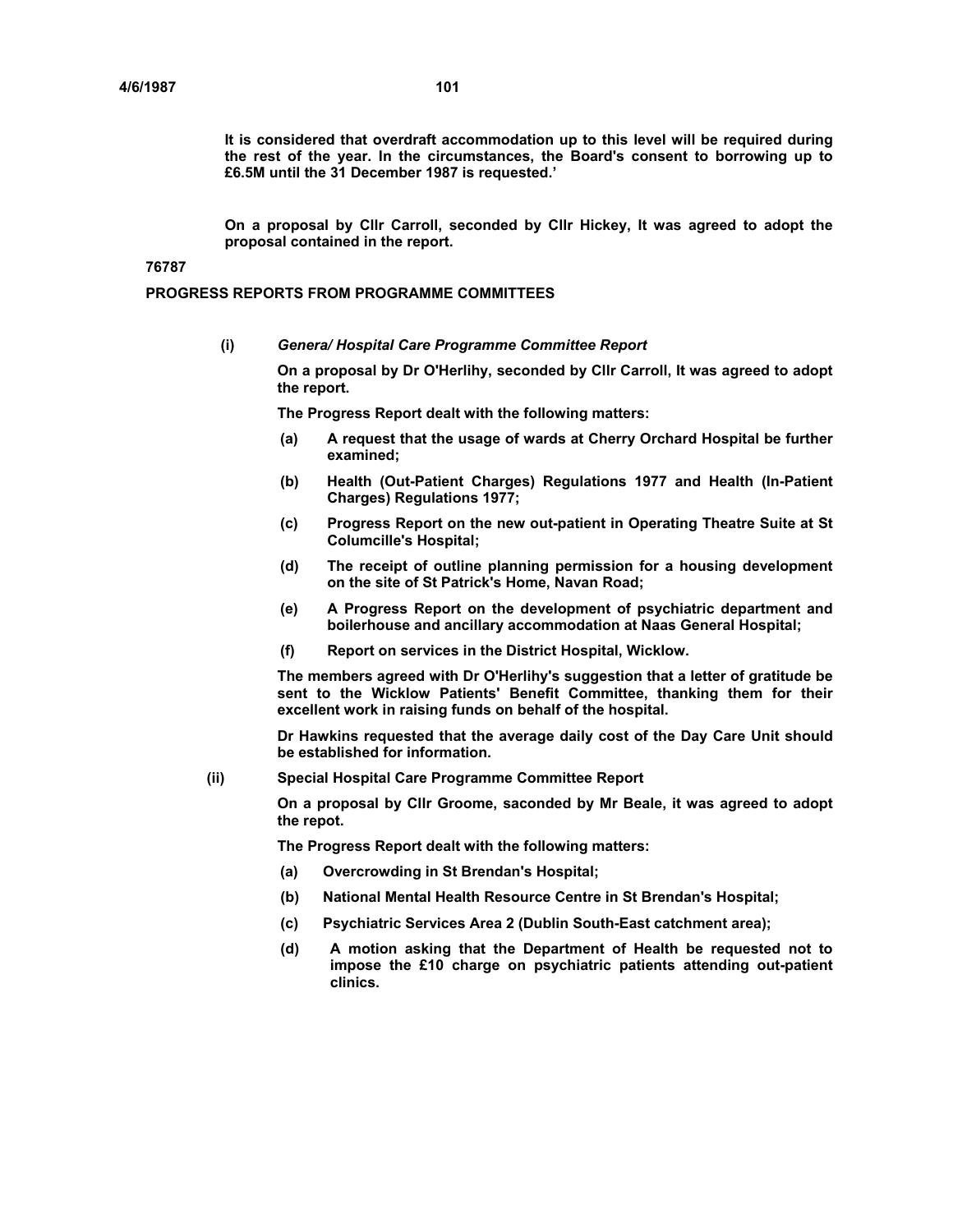**Following a discussion on the National Mental Health Resource Centre in St Brendan's ('Tha Brendan Project') to which cllr Dillon-Byrne, Ald FitzGerald, Dr Henry, Mr Beale, Cllr Hickey, cllr Callely, Cllr Groome, Cllr Dunne contributed, it was agreed that the matter should be considered further at a meeting of the Special Hospital Care Committee to which representatives of The Brendan Project could be invited to make a presentation to the members. This would be arranged after Mr Walsh returned to duty.** 

#### **(iii)** *Community Care Programme Committee Report*

**On a proposal by Cllr Dunne, sacondad by Cllr Callely, it was agreed to adopt the report.** 

**The Progress Report dealt with the following matters:** 

- **(a) Motion referred from the May Board meeting regarding the acceptance of computerised receipts in respect of the refund of medicine scheme;**
- **(b) Report on services in Area 2.**

**Mrs Bonar requested that it be recorded that discussions are not taking place between the Irish Pharmaceutical Union and the Department of Health regarding a new receipt form for the Drugs Refund Scheme.** 

**Cllr Groome requested that arrangments should be made to have Section 83 reports brought to the Board regarding the disposal of property at Clane and Johnstownbridge, as soon as possible.** 

#### **77/87**

#### **PROCEEDINGS OF LOCAL COMMITTEES**

**The reports of the following Local Committee meetings, having been circulated, ware dealt with as follows:** 

**(i)** *Kildare Local Committee meeting held on 4 May 1987* 

**On a proposal by Dr Hawkins, seconded by Cllr Durkan, it was agreed to note the report.** 

**The following matters were dealt with in the Report:** 

- **(a) Report on Acute Hospital Services;**
- **(b) Report on Ambulance and Transport Services;**
- **(c) Report on Community Care Services;**
- **(d) Motion calling on the Government and the Minister for Health to provide the necessary finance to continue services at the level currently available.**
- **(ii)** *Dublin County Local Committee meeting held on 14 May 1987*

**On a proposal by Cllr Dunne, seconded by Cllr Carroll, it was agreed to note the raport.**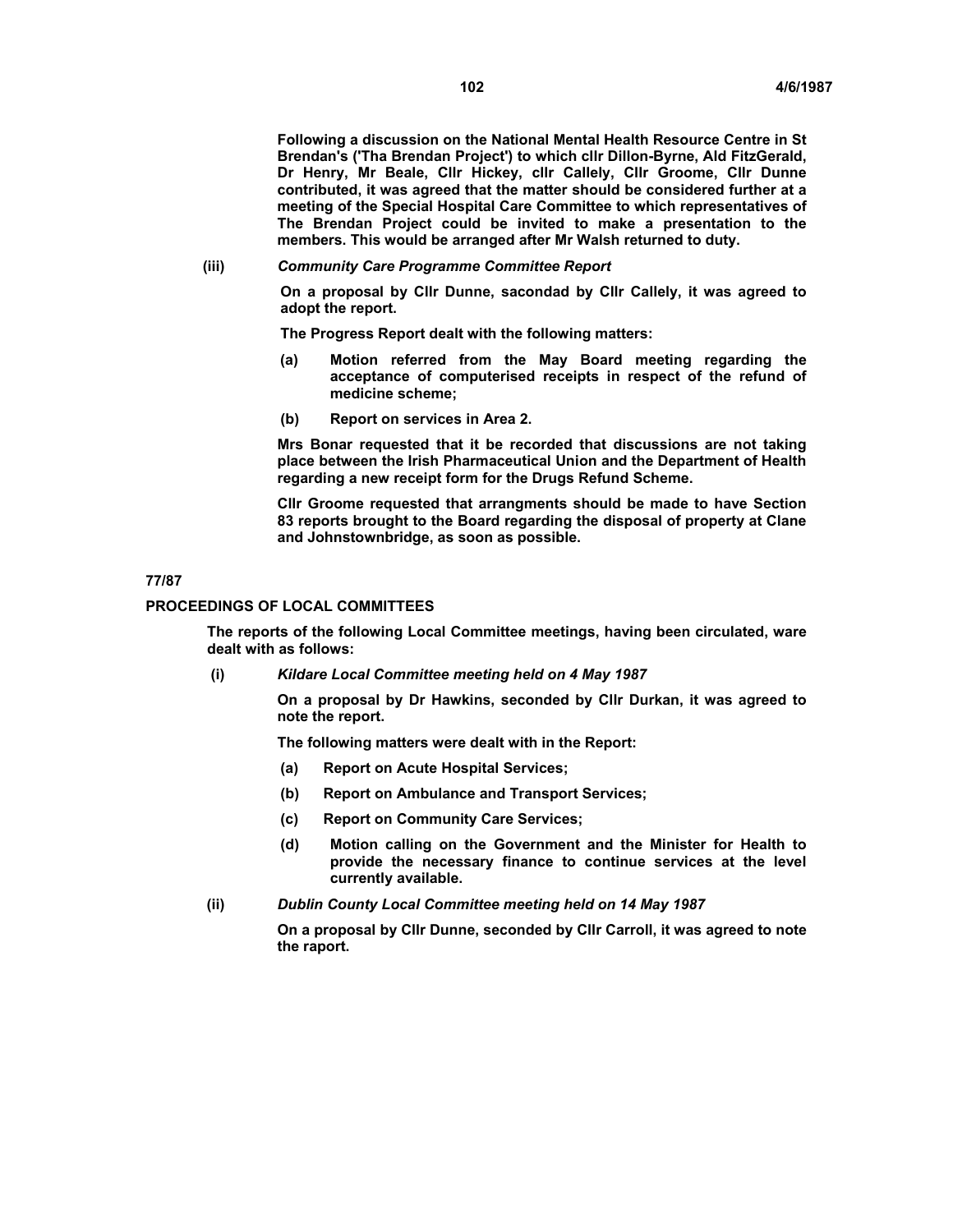**The following matters were dealt with in the Report:** 

- **(a) A report on services and plans for St Columcille's Hospital, Loughlinstown;**
- **(b) A report on the provision of a blood testing centre for the Tallaght area;**
- **(c) A motion calling for a report on the current position regarding the provision of a new health centre for Swords;**
- **(d) A motion expressing concern regarding the effects of the shortfall in the budget allocation for St Ita's Hospital, Portrane.**
- **(iii)** *Dublin City Local Committee meeting held on 18 May 1987*

**On a proposal by Cllr Calleiy, seconded by Cllr Glenn, H was agreed to note the report.** 

**The following matters were dealt with in the Report:** 

- **(a) An address by Dr John O'Connor, Drugs Treatment and Advisory Centre in Jervis Street on 'Characteristics of Irish drug abusers';**
- **(b) A recommendation that consideration be given to the establishment of a hospice on the northside of the city.**

**Cllr Glenn and Cllr Cattety drew attention to this recommendation and requested a report on the matter as soon as possible.** 

*(iv) Dun Laoghaire Local Committee meeting held on 19 May 1987* 

**On a proposal by Cllr Dillon-Byrne, seconded by Cllr Carroll, it was agreed to note the report.** 

**The following matters were dealt with in the report:** 

- **(a) An address by Mr Mark Blake-Knox from the Cheshire Foundation on the work of the Cheshire Foundation in Ireland;**
- **(b) A motion expressing the Committee's concern regarding the reduction in the 1987 allocation for Monkstown Hospital and calling on the Health Board to ask the Minister for Health to consider an increase in the allocation;**
- **(c) A motion calling on the Health Board to ensure that the Maternity Unit at Loughlinstown Hospital will be maintained at least at its present level of service**

## **78/87**

## **NOTICES OF MOTION**

**(i) The following motion was proposed to Cllr Dillon-Byrne:** 

*'That this Health Board now make a list of general practitioners available at every Eastern Health Board clinic who would provide comprehensive family planning services and advice'.*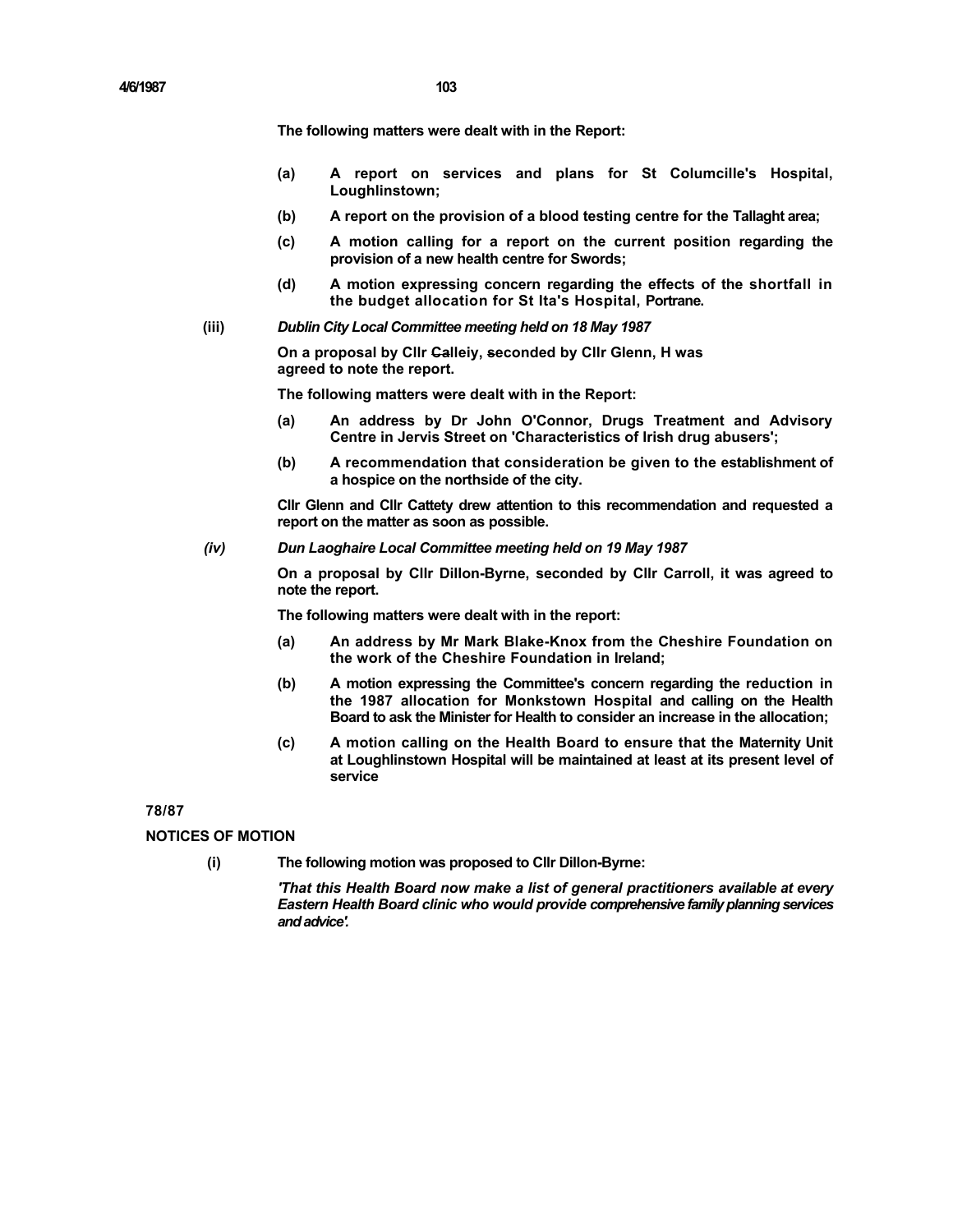**The motion was seconded by Cllr Groome, and following a discussion to which Cllr Dillon-Byrne, Cllr Groome, Dr Hawkins, Dr O'Herlihy, Cllr Glenn contributed, Mr Donohue, Programme Manager, Community Care, advised members regarding the lists of general practitioners which had been compiled and which were held by each Director of Community Care.** 

- **(ii) The motions in the name of Cllr E Fitzgerald were at her request,**
- **(iii) deferred to the July meeting.**
- **(iv) The following motion was proposed by Cll Dillon-Byrne, seconded by Dr Hawkins, and agreed:**

*'That the Board requests the Minister for Health to support both -research and the voluntary efforts of the Sudden Infant Death Association.*

- *1. Establish a National Cot Death Register in order to clearly identify the incidence of and the facts about cot deaths in Ireland.*
- *2. Establish National Research Projects to ensure that Ireland contributes effectively to the international efforts to arrive at the causes and prevention of cot death and in particular to re-establish and extend to the entire country the epidemiological and pathological study which was carried out in the Eastern Health Board area (Medico-Social Research Board 1979 - 1982)'.*
- **(v) The following motion was proposed by Cllr Callely, seconded by Dr Henry, and agreed:**

*'This Board calls for the introduction of the necessary legislation to amend the present birth registration law and procedure, and to take into consideration certain aspects which have been brought to the attention of Registrar General's Office, i.e. the non-registration of still births, the inclusion of amended errors on full birth certs, lack of provision for the inclusion of the surname of the child, lack of provision for the inclusion of the occupation of the mother'.*

**(vi) The following motion was proposed by Cllr Dillon-Byrne, seconded by Cllr Calley:** 

> *'That this Board amend the regulation regarding eligibility of parents to adopt from St Louise Society, to read:*

> > *"Women age 38, Men age 38"*

*thereby doing away with the discrimination currently in existence'.*

**Following a discussion to which Cllr Dillon-Byrne, Cllr Callely, Cllr Murphy, Dr Hawkins, Cllr Durkan, Dr O'Herlihy, Cllr Glenn, Ald FitzGerald and Cllr Sweeney contributed, and to which Mr Donohue, Programme Manager, Community Care, replied, it was agreed to recommend to the St Louise Adoption Society that they should apply age limits of 38+ and that the same age limits should be applied in the case of men and women who applied to adopt children.** 

**(vii) The following motion was proposed by Cllr Callely:**